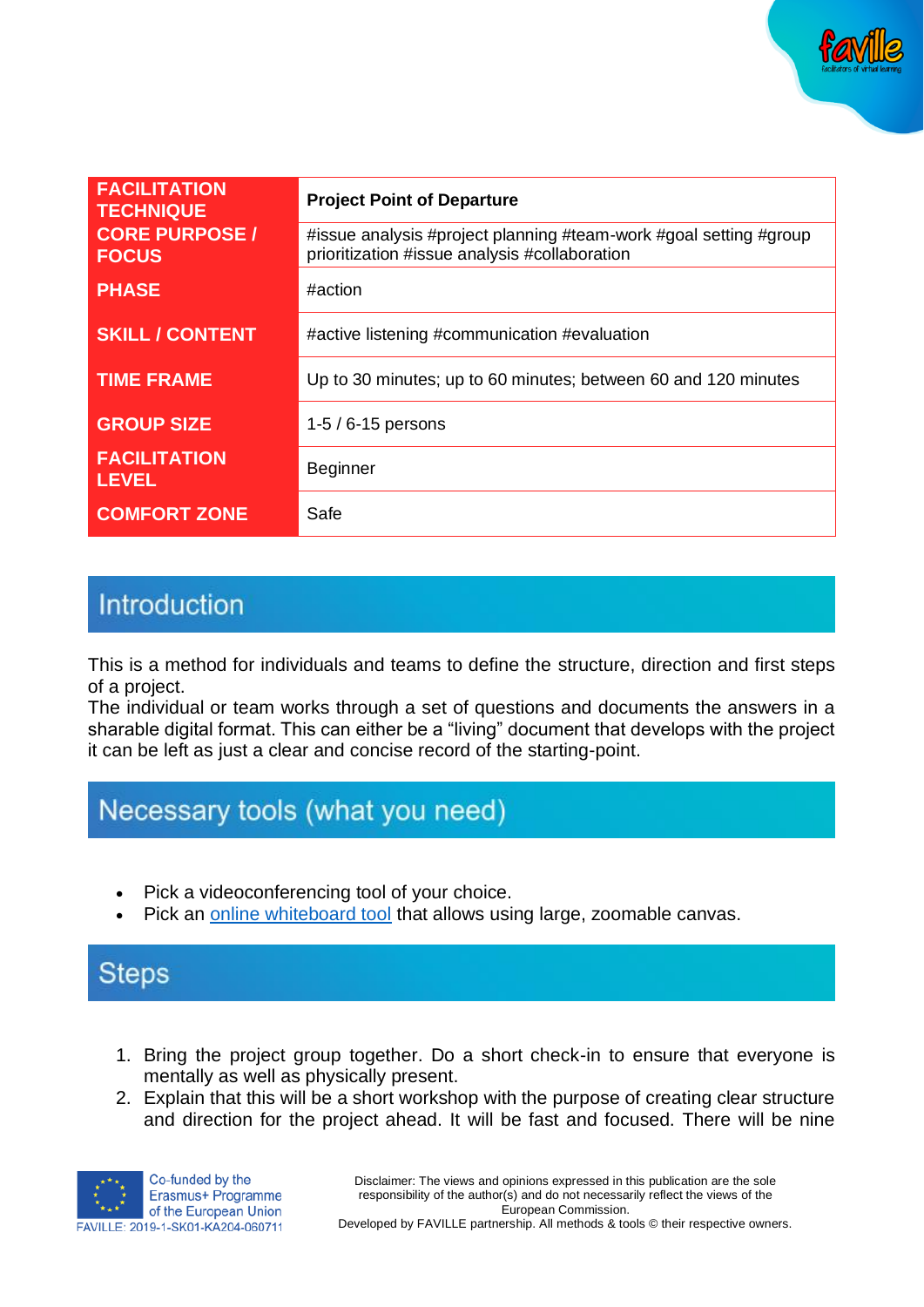

questions which we will discuss as a group, capture the answers on the screen, then transfer to a digital document to share.

- 3. Create a Parking Lot as well on the online whiteboard. Explain that this is to support us with focus. We will "park" any points or questions that do not directly contribute to answering these questions. They can be discussed or answered after the session.
- 4. Agree as a group how long you have to spend on this. Divide that time equally between the 8 questions: e.g. if you have 90 minutes, you can spend 11 minutes per question.

**Facilitator note**: As the facilitator your job is to keep the discussion focused and purposeful. You can take the role of scribe and timekeeper. You might also assign these roles to others in the group.

- 5. Write up the following questions. Address each one in turn for the allotted time.
	- **Purpose**: What is the overall purpose of the project? (express this in one sentence)
	- **Desired Outcome:** What specific outcomes should be achieved by the end of the project? (aim for 2-4 bullets)
	- **Target Group & Value:** Who are you doing the project for? And what value does it provide to those people? (aim for 3 bullets or less)
	- **Roles**: Who is involved and what are they responsible for? Here are some suggested roles:
		- $\circ$  Lead leading or owning the project
		- $\circ$  Wingman main support for the lead, on a day-to-day basis
		- $\circ$  Core the main group of people working on the project
		- $\circ$  Advisory people the core team can go to for input and feedback
		- $\circ$  Decision leader or manager with the responsibility to approve the project
	- **Milestones & Budget:** What needs to happen by when? And how much money do you have? (broken down into bullet points, on a broad level)
	- **How**: How will the team work together, how will you communicate, divide tasks, collaborate, approach decision making, etc. (try to define about 5 guidelines with short descriptions for each)
	- **Success / Fiasco Criteria**: What do success look like? What does failure look like? (aim for 4-5 bullet point for each one)
	- **Connections:** What projects are connected to this one? Are there any other documents or data sources that we need to take into account? (list the connections with hyperlinks to key documents)

6. When each question has been answered and documented, decide who will take responsibility to compile all of this into a digital document to be shared with the team. Before closing the session give the project leader a chance to clarify any points that need clarifying.

7. Finish with a check-out, asking each person what their next action is related to this project.

# **Tips & Tricks**



Disclaimer: The views and opinions expressed in this publication are the sole responsibility of the author(s) and do not necessarily reflect the views of the European Commission.

Developed by FAVILLE partnership. All methods & tools © their respective owners.